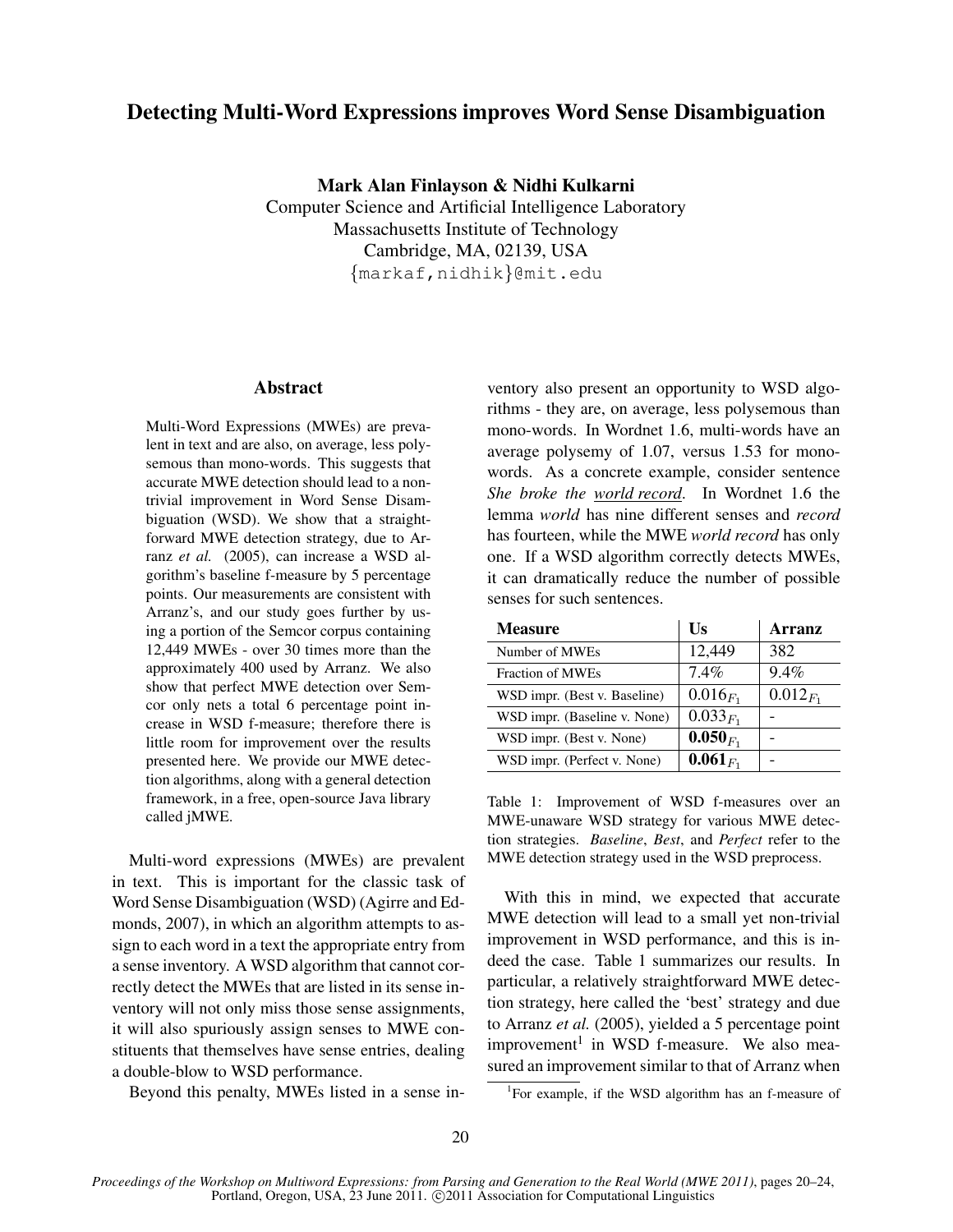moving from a Baseline MWE detection strategy to the Best strategy, namely, 1.6 percentage points to their 1.2.

We performed our measurements over the *brown1* and *brown2* concordances<sup>2</sup> of the Semcor corpus (Fellbaum, 1998), which together contain 12,449 MWEs, over 30 times as many as the approximately 400 contained in the portion of the XWN corpus used by Arranz. We also measured the improvement for WSD f-measure for Baseline and Perfect MWE detection strategies. These strategies improved WSD f-measure by 3.3 and 6.1 percentage points, respectively, showing that the relatively straightforward Best MWE detection strategy, at 5.0 percentage points, leaves little room for improvement.

#### 1 MWE Detection Algorithms by Arranz

Arranz *et al.* describe their TALP Word Sense Disambiguation system in (Castillo et al., 2004) and (Arranz et al., 2005). The details of the WSD procedure are not critical here; what is important is that their preprocessing system attempted to detect MWEs that could later be disambiguated by the WSD algorithm. This preprocessing occurred as a pipeline that tokenized the text, assigned a part-ofspeech tag, and finally determined a lemma for each stemmable word. This information was then passed to a MWE candidate identifier<sup>3</sup> whose output was then filtered by an MWE selector. The resulting list of MWEs, along with all remaining tokens, were then passed into the WSD algorithm for disambiguation.

The MWE identifier-selector pair determined what combinations of tokens were marked as MWEs. It considered only continuous (i.e., unbroken) sequences of tokens whose order matched the order of the constituents of the associated MWE entry in Wordnet. Because of morphological variation, not all sequences of tokens are in base form; the main function of the candidate identifier, therefore,

was to determine what morphological variation was allowed for a particular MWE entry. They identified and tested four different strategies:

- 1. None no morphological variation allowed, all MWEs must be in base form
- 2. Pattern allows morphological variation according to a set of pre-defined patterns
- 3. Form a morphological variant is allowed if it is observed in Semcor
- 4. All all morphological variants allowed

The identification procedure produced a list of candidate MWEs. These MWEs were then filtered by the MWE selection process, which used one of two strategies:

- 1. Longest Match, Left-to-Right starting from the left to right, selects the longest multi-word expression found
- 2. Semcor selects the multi-word expression whose tokens have the maximum probability of participating in an MWE, according to measurements over Semcor

Arranz identified the *None/Longest-Match-Leftto-Right* strategy as the Baseline, noting that this was the most common strategy for MWE-aware WSD algorithms. For this strategy the only MWE candidates allowed were those already in base form (*None*), followed by resolution of conflicts by selecting the MWEs that started farthest to the left, choosing the longest in case of ties (*Longest-Match-Leftto-Right*);

Arranz's Best strategy was *Pattern/Semcor*, namely, allowing candidate MWEs to vary morphologically according to a pre-defined set of syntactic patterns (*Pattern*), followed by selecting the most likely MWE based on examination of token frequencies in the Semcor corpus (*Semcor*). They ran their detection strategies over a subset of the sense-disambiguated glosses of the eXtended WordNet (XWN) corpus (Moldovan and Novischi, 2004). They selected all glosses whose sensedisambiguated words were all marked as 'gold' quality, namely, reviewed by a human annotator. Over this set of words, their WSD system achieved  $0.617_{F_1} (0.622_p/0.612_r)$  when using the Baseline MWE detection strategy, and  $0.629_{F_1}$  $(0.638<sub>p</sub>/0.620<sub>r</sub>)$  when using the Best strategy.

<sup>0.6,</sup> then a 5 percentage point increase yields an f-measure of 0.65.

<sup>2</sup>The third concordance, *brownv*, only has verbs marked, so we did not test on it.

<sup>3</sup>Arranz calls the candidate identification stage the MWE *detector*; we have renamed it because we take 'detection' to be the end-to-end process of marking MWEs.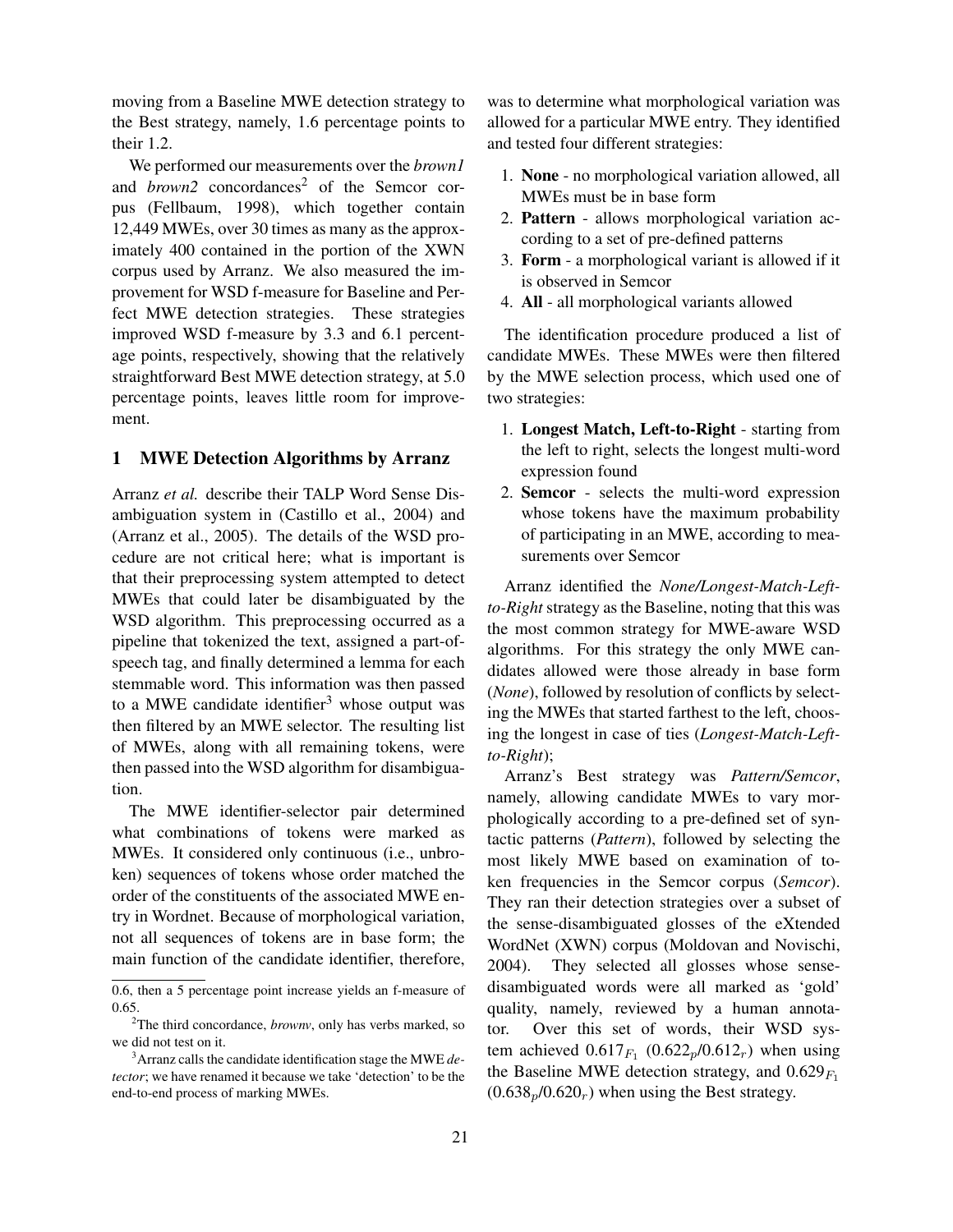### 2 Extension of Results

We implemented both the Baseline and Best MWEdetection strategies, and used them as preprocessors for a simple WSD algorithm, namely, the Most-Frequent Sense algorithm. This algorithm simply chooses, for each identified base form, the most frequent sense in the sense inventory. We chose this strategy, instead of re-implementing Arranz's strategy, for two reasons. First, our purpose was to study the improvement MWE-detection provides to WSD in general, not to a specific WSD algorithm. We wished to show that, to the first order, MWE detection improves WSD irrespective of the WSD algorithm chosen. Using a different algorithm than Arranz's supports this claim. Second, for those wishing to further this work, or build upon it, the Most-Frequent-Sense strategy is easily implemented.

We used JSemcor (Finlayson, 2008a) to interface with the Semcor data files. We used Wordnet version 1.6 with the original version of Semcor<sup>4</sup> . Each token in each sentence in the *brown1* and *brown2* concordances of Semcor was assigned a part of speech tag calculated using the Stanford Java NLP library (Toutanova et al., 2003), as well as a set of lemmas calculated using the MIT Java Wordnet Interface (Finlayson, 2008b). This data was the input to each MWE detection strategy.

There was one major difference between our detector implementations and Arranz, stemming from a major difference between XWN and Semcor: Semcor contains a large number of proper nouns, whereas XWN glosses contain almost none. Therefore our detector implementations included a simple proper noun MWE detector, which marked all unbroken runs of tokens tagged as proper nouns as a proper noun MWE. This proper noun detector was run first, before the Baseline and Best detectors, and the proper noun MWEs detected took precedence over the MWEs detected in later stages.

Baseline MWE Detection This MWE detection strategy was called *None/Longest-Match-Left-* *to-Right* by Arranz; we implemented it in four stages. First, we detected proper nouns, as described. Second, for each sentence, the strategy used the part of speech tags and lemmas to identify all possible consecutive MWEs, using a list extracted from WordNet 1.6 and Semcor 1.6. The only restriction was that at least one token identified as part of the MWE must share the basic part of speech (e.g., noun, verb, adjective, or adverb) with the part of speech of the MWE. As noted, tokens that were identified as being part of a proper noun MWE were not included in this stage. In the third stage, we removed all non-proper-noun MWEs that were inflected–this corresponds to Arranz's *None* stage. In our final stage, any conflicts were resolved by choosing the MWE with the leftmost token. For two conflicting MWEs that started at the same token, the longest MWE was chosen. This corresponds to Arranz's *Longest-Match-Left-to-Right* selection.

Best MWE Detection This MWE detection strategy was called *Pattern/Semcor* by Arranz, and we also implemented this strategy in four stages. The first and second stages were the same as the Baseline strategy, namely, detection of proper nouns followed by identification of continuous MWEs. The third stage kept only MWEs whose morphological inflection matched one of the inflection rules described by Arranz (*Pattern*). The final stage resolved any conflicts by choosing the MWE whose constituent tokens occur most frequently in Semcor as an MWE rather than a sequence of monowords (Arranz's *Semcor* selection).

Word Sense Disambiguation No special technique was required to chain the Most-Frequent Sense WSD algorithm with the MWE detection strategies. We measured the performance of the WSD algorithm using no MWE detection, the Baseline detection, the Best detection, and Perfect detection<sup>5</sup>. These results are shown in Table 2.

Our improvement from Baseline to Best was approximately the same as Arranz's: 1.7 percentage points to their 1.2. We attribute the difference to the much worse performance of our Baseline detection algorithm: our Baseline MWE detection f-measure was 0.552, compared their 0.740. The reason for this

<sup>&</sup>lt;sup>4</sup>The latest version of Wordnet is 3.0, but Semcor has not been manually updated for Wordnet versions later than 1.6. Automatically updated versions of Semcor are available, but they contain numerous errors resulting from deleted sense entries, and the sense assignments and multi-word identifications have not been adjusted to take into account new entries. Therefore we decided to use versions 1.6 for both Wordnet and Semcor.

<sup>&</sup>lt;sup>5</sup>Perfect detection merely returned the MWEs identified in Semcor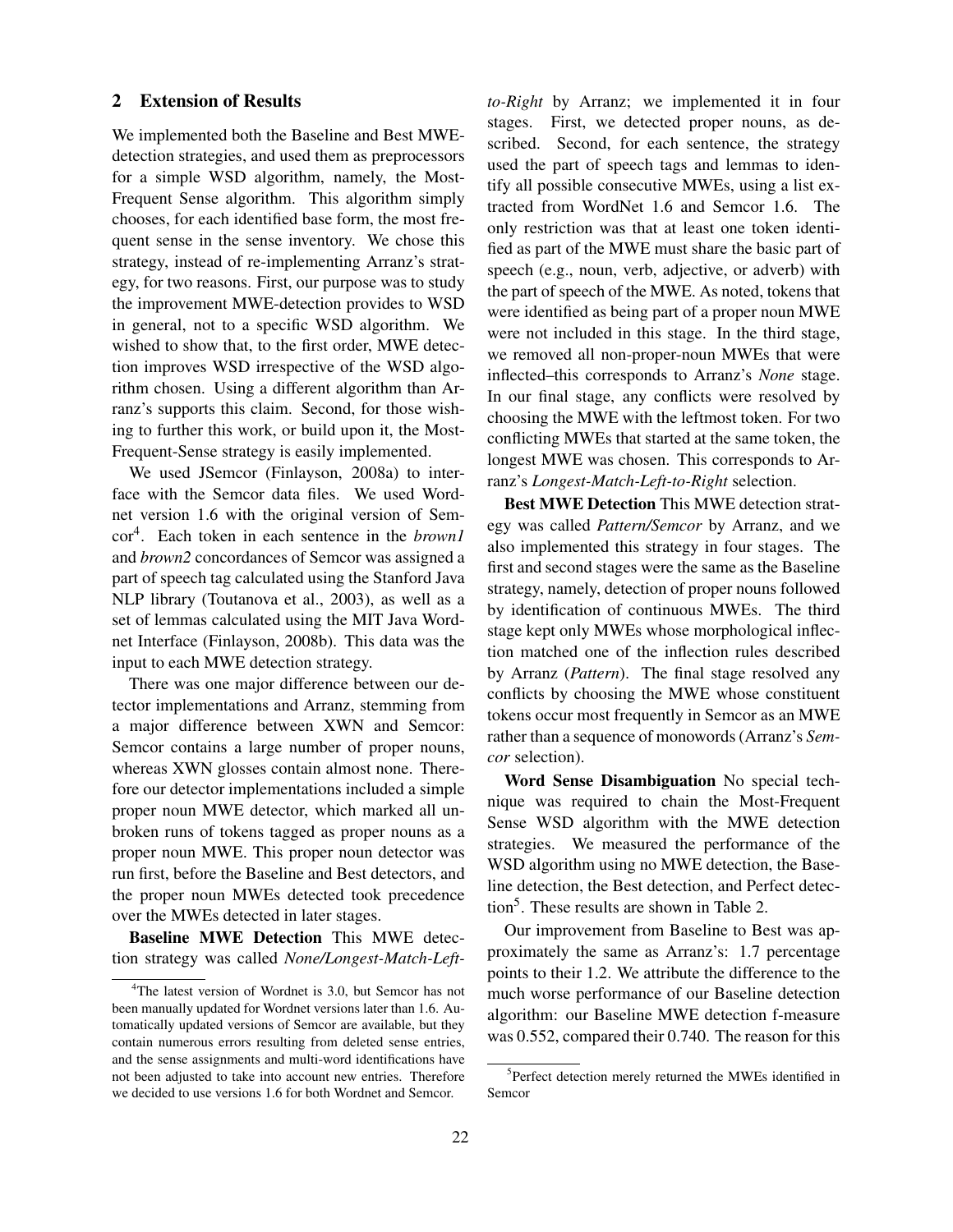| <b>Measure</b>                            | Arranz et al. (2005)              | Finlayson & Kulkarni                                    |
|-------------------------------------------|-----------------------------------|---------------------------------------------------------|
| Corpus                                    | eXtended WordNet (XWN) 2.0        | Semcor 1.6 (brown1 $&$ brown2)                          |
| Number of Tokens (non-punctuation)        | 8,493                             | 376,670                                                 |
| Number of Open-Class Tokens               | 5,133                             | 196,852                                                 |
| Number of Open-Class Monowords            | 4,332                             | 168,808                                                 |
| Number of Open-Class MWEs                 | 382                               | 12,449                                                  |
| Number of Tokens in Open-Class MWEs       | 801                               | 28,044                                                  |
| Number of Open-Class Words (mono & multi) | 4,714                             | 181,257                                                 |
| <b>Fraction MWEs</b>                      | 9.4%                              | $7.4\%$                                                 |
| <b>MWE Detection, Baseline</b>            | $0.740_{F_1}$ $(0.765_p/0.715_r)$ | $0.552_{F_1} (0.452_p/0.708_r)$                         |
| <b>MWE Detection, Best</b>                | $0.811_{F_1} (0.806_p/0.816_r)$   | $0.856_{F_1} (0.874_p/0.838_r)$                         |
| WSD, MWE-unaware                          |                                   | $0.579_{F_1} (0.572_p/0.585_r)$                         |
| WSD, Baseline MWE Detection               | $0.617_{F_1} (0.622_p/0.612_r)$   | $0.612_{F_1} (0.614_p/0.611_r)$                         |
| WSD, Best MWE Detection                   | $0.629_{F_1} (0.638_p/0.620_r)$   | $0.629_{F_1} (0.630_p/0.628_r)$                         |
| WSD, Perfect MWE Detection                |                                   | $0.640_{F_1}$ $(0.642_p/0.638_r)$                       |
| WSD Improvement, Baseline vs. Best        | $0.012_{F_1} (0.016_p/0.008_r)$   | $0.016_{F_1}$ (0.016 <sub>p</sub> /0.017 <sub>r</sub> ) |
| <b>WSD Improvement, Baseline vs. None</b> | ٠                                 | $0.033_{F_1}$ $(0.042_p/0.025_r)$                       |
| WSD Improvement, Best vs. None            | ۰                                 | $0.050_{F_1}$ $(0.058_p/0.043_r)$                       |
| <b>WSD Improvement, Perfect vs. None</b>  |                                   | $0.061_{F_1}$ $(0.070_p/0.053_r)$                       |

Table 2: All the relevant numbers for the study. For purposes of comparison we recalculated the token counts for the gold-annotated portion of the XWN corpus, and found discrepancies with Arranz's reported values. They reported 1300 fully-gold-annotated glosses containing 397 MWEs; we found 1307 glosses containing 382 MWEs. The table contains our token counts, but Arranz's actual MWE detection and WSD f-measures, precisions, and recalls.

striking difference in Baseline performance seems to be that, in the XWN glosses, a much higher fraction of the MWEs are already in base form (e.g., nouns in glosses are preferentially expressed as singular).

To encourage other researchers to build upon our results, we provide our implementation of these two MWE detection strategies, along with a general MWE detection framework and numerous other MWE detectors, in the form of a free, open-source Java library called jMWE (Finlayson and Kulkarni, 2011a). Furthermore, to allow independent verification of our results, we have placed all the source code and data required to run these experiments in an online repository (Finlayson and Kulkarni, 2011b).

## 3 Contributions

We have shown that accurately detecting multiword expressions allows a non-trivial improvement in word sense disambiguation. Our Baseline, Best, and Perfect MWE detection strategies show a 3.3, 5.1, and 6.1 percentage point improvement in WSD f-measure. Our Baseline-to-Best improvement is comparable with that measured by Arranz, the difference being due to more prevalent base-form MWEs between XWN glosses and Semcor. The very small improvement of the Perfect strategy over the Best shows that, at least for Wordnet over texts with an MWE distribution similar to Semcor, there is little to be gained even from a highly-sophisticated MWE detector. We have provided these two MWE detection algorithms in a free, open-source Java library called jMWE.

#### Acknowledgments

This work was supported in part by the Air Force Office of Scientific Research under grant number A9550-05-1-0321, and the Defense Advanced Research Projects Agency under contract number FA8750-10-1-0076. Thanks to Michael Fay for helpful comments.